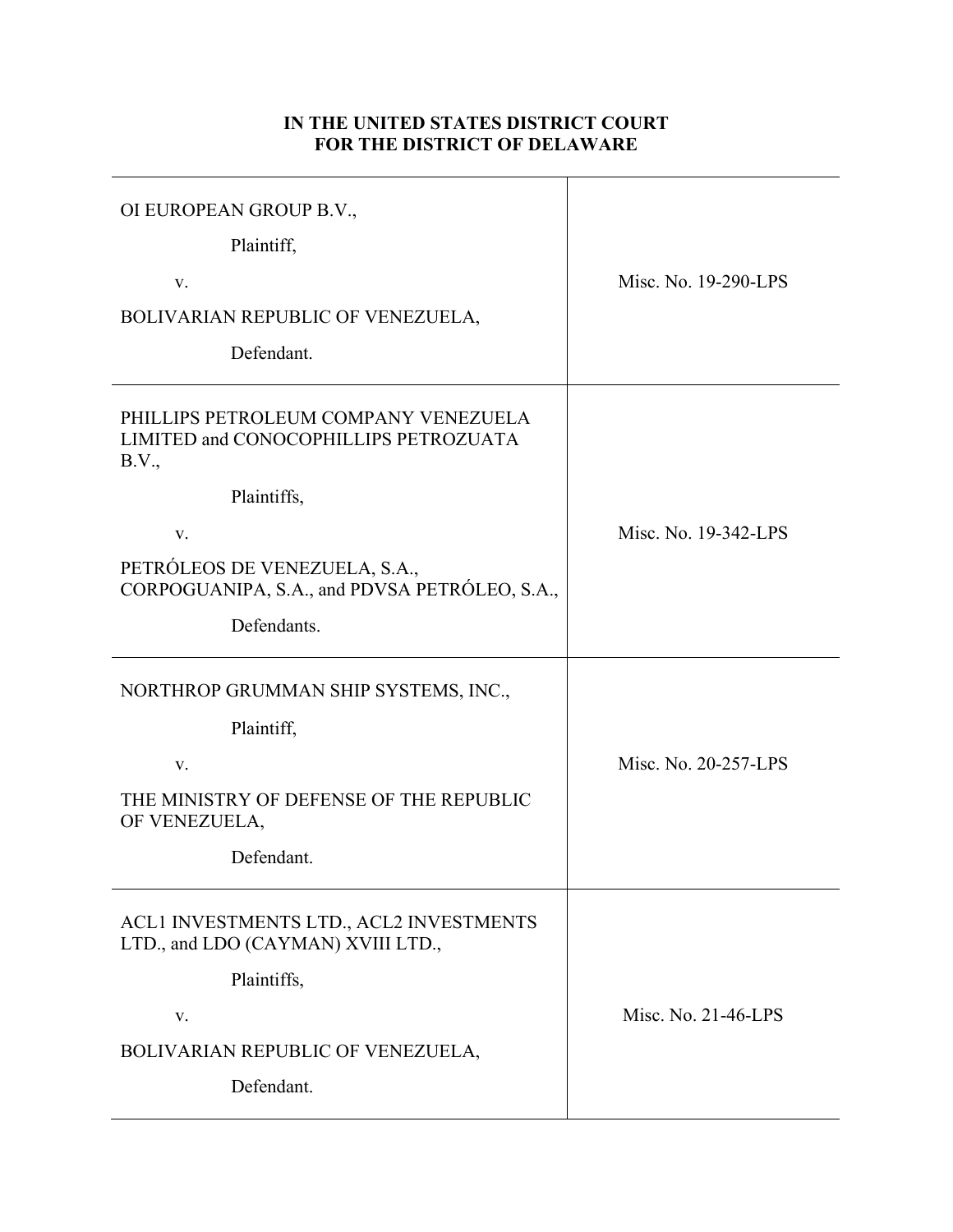## RED TREE INVESTMENTS, LLC,

Plaintiff,

v.

PETRÓLEOS DE VENEZUELA, S.A. and PDVSA PETRÓLEO, S.A.,

Defendants.

Misc. Nos. 22-68-LPS & 22-69-LPS

## **MEMORANDUM ORDER**

WHEREAS, in an Opinion dated March 2, 2022, the Court concluded (among other things) that the Venezuelan sanctions regime implemented by the U.S. Treasury Department's Office of Foreign Assets Control ("OFAC") does not bar the Court from authorizing the eventual issuance of writs of attachment *fieri facias* sought by OI European Group B.V. ("OIEG"); Phillips Petroleum Company Venezuela Limited and ConocoPhillips Petrozuata B.V. (together, "ConocoPhillips"); Northrop Grumman Ship Systems, Inc., now known as Huntington Ingalls Inc. ("Huntington Ingalls"); and ACL1 Investments Ltd., ACL2 Investments Ltd., and LDO Cayman XVIII Ltd. (collectively, "ACL"), provided that such writs will not be issued, delivered, or served unless and until the judgment creditors receive specific licenses from OFAC or the sanctions regime materially changes (*see generally* Misc. No. 19-290 D.I. 109 ("March 2022 Opinion") at  $12-22$ );<sup>1</sup>

WHEREAS, in a Memorandum Order dated April 28, 2022, the Court applied its

 $<sup>1</sup>$  For simplicity, throughout the instant Memorandum Order, the Court generally cites the</sup> March 2022 Opinion, corresponding Order, and subsequent joint status report as docketed in Misc. No. 19-290, even though the same documents appear on the dockets of three more of these cases. (*See generally* Misc. No. 19-342 D.I. 42, 43, 45; Misc. No. 20-257 D.I. 58, 59, 60; Misc. No. 21-46 D.I. 33, 34, 35)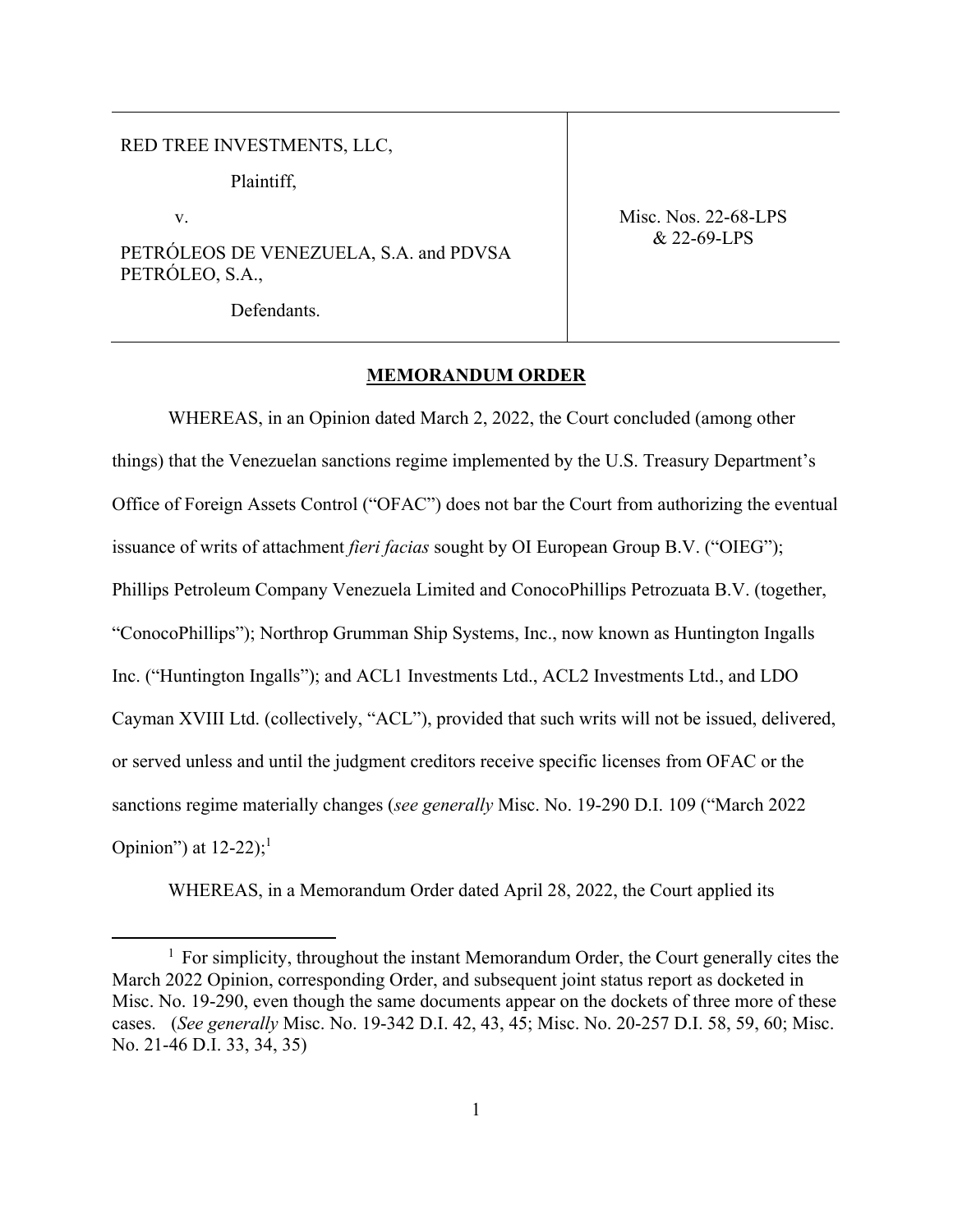reasoning from the March 2022 Opinion regarding the OFAC issue to the cases brought by Red Tree Investments, LLC ("Red Tree") (*see generally* Misc. No. 22-68 D.I. 15);2

WHEREAS, the Court explained that it is inclined to certify interlocutory appeals regarding the OFAC issue to the Third Circuit (*see* March 2022 Opinion at 25-26);

WHEREAS, the Court ordered a joint status report to give the parties an opportunity to provide their views on potential interlocutory appeals (*see id.* at 26; *see also* Misc. No. 19-290 D.I. 110 ("March 2022 Order") at 3);

WHEREAS, OIEG, ConocoPhillips, Huntington Ingalls, ACL, Petróleos de Venezuela, S.A. ("PDVSA"), Corpoguanipa, S.A., PDVSA Petróleo, S.A., and the Bolivarian Republic of Venezuela (the "Republic") submitted a joint status report setting forth their views on potential interlocutory appeals (*see generally* Misc. No. 19-290 D.I. 111);

WHEREAS, Red Tree separately indicated its position regarding potential interlocutory appeals in a brief filed after the Court issued its March 2022 Opinion and Order (*see* Misc. No. 22-68 D.I. 11 at 3, 8 n.5, 9, 16);

WHEREAS, the Court has carefully considered the parties' positions and their arguments for and against certification of interlocutory appeals;

**NOW, THEREFORE, IT IS HEREBY ORDERED** that the Court's March 2, 2022 Order (Misc. No. 19-290 D.I. 110; Misc. No. 19-342 D.I. 43; Misc. No. 20-257 D.I. 59; Misc. No. 21-46 D.I. 34) and April 28, 2022 Memorandum Order (Misc. No. 22-68 D.I. 15; Misc. No. 22-69 D.I. 15) are **AMENDED** to incorporate the Court's discussion and conclusions in the

 $2$  Because the filings in Misc. No. 22-68 and Misc. No. 22-69 are substantively identical and numbered in the same manner, the Court's citations to the docket in Misc. No. 22-68 should also be understood as referring to the docket in Misc. No. 22-69.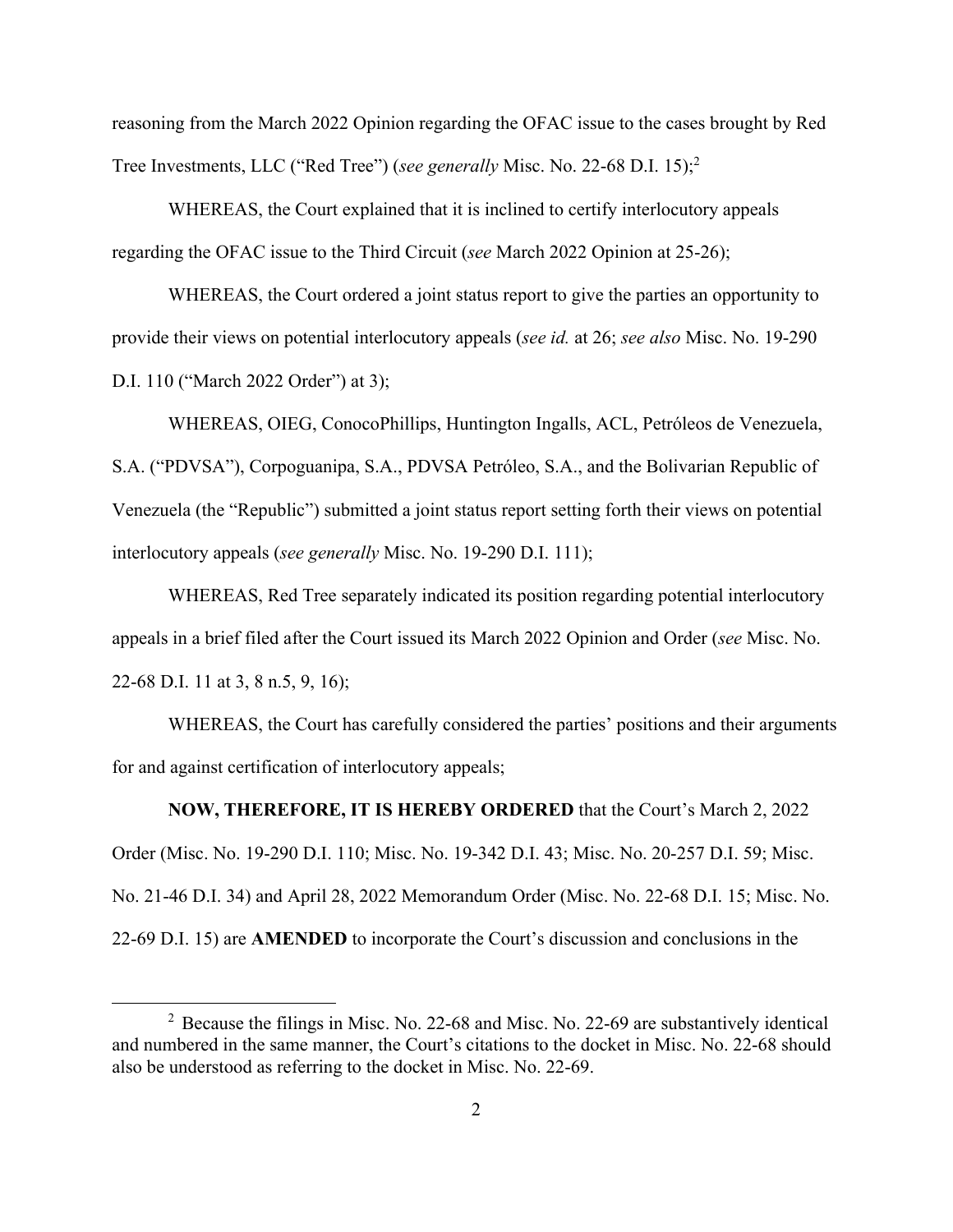instant Memorandum Order.

1. The Court has discretion to certify an order for interlocutory review when "exceptional circumstances" merit a departure from the final judgment rule. *See Coopers & Lybrand v. Livesay*, 437 U.S. 463, 475 (1978) (internal quotation marks omitted), *superseded by rule on other grounds, as stated in Microsoft v. Baker*, 137 S. Ct. 1702 (2017). "When a district judge, in making in a civil action an order not otherwise appealable under this section, shall be of the opinion that [i] such order involves a controlling question of law [ii] as to which there is substantial ground for difference of opinion and that [iii] an immediate appeal from the order may materially advance the ultimate termination of the litigation, he [or she] shall so state in writing in such order." 28 U.S.C. § 1292(b); *see also, e.g.*, *Obasi Inv. Ltd. v. Tibet Pharm., Inc.*, 931 F.3d 179, 183 (3d Cir. 2019). In these cases, all three requirements under § 1292(b) are met with respect to the OFAC issue.

2. *Controlling Question of Law.* In the March 2022 Opinion, the Court definitively determined that the OFAC sanctions do not prevent the Court from authorizing the eventual issuance of a writ of attachment, conditioned on the judgment creditor's receipt of a specific license from OFAC or a material modification to the sanctions regime. (*See* March 2022 Opinion at 12-22) Given that conclusion, the Court issued a corresponding Order that granted in part ConocoPhillips' motion for a writ of attachment. (March 2022 Order at 2) Subsequently, the Court also granted in part Red Tree's motions for similar writs of attachment. (Misc. No. 22-68 D.I. 15) If the Third Circuit were to disagree with this Court on the OFAC issue, the proceedings in all of the above-captioned actions would effectively be halted unless and until the judgment creditors obtain specific licenses from OFAC or the sanctions regime

3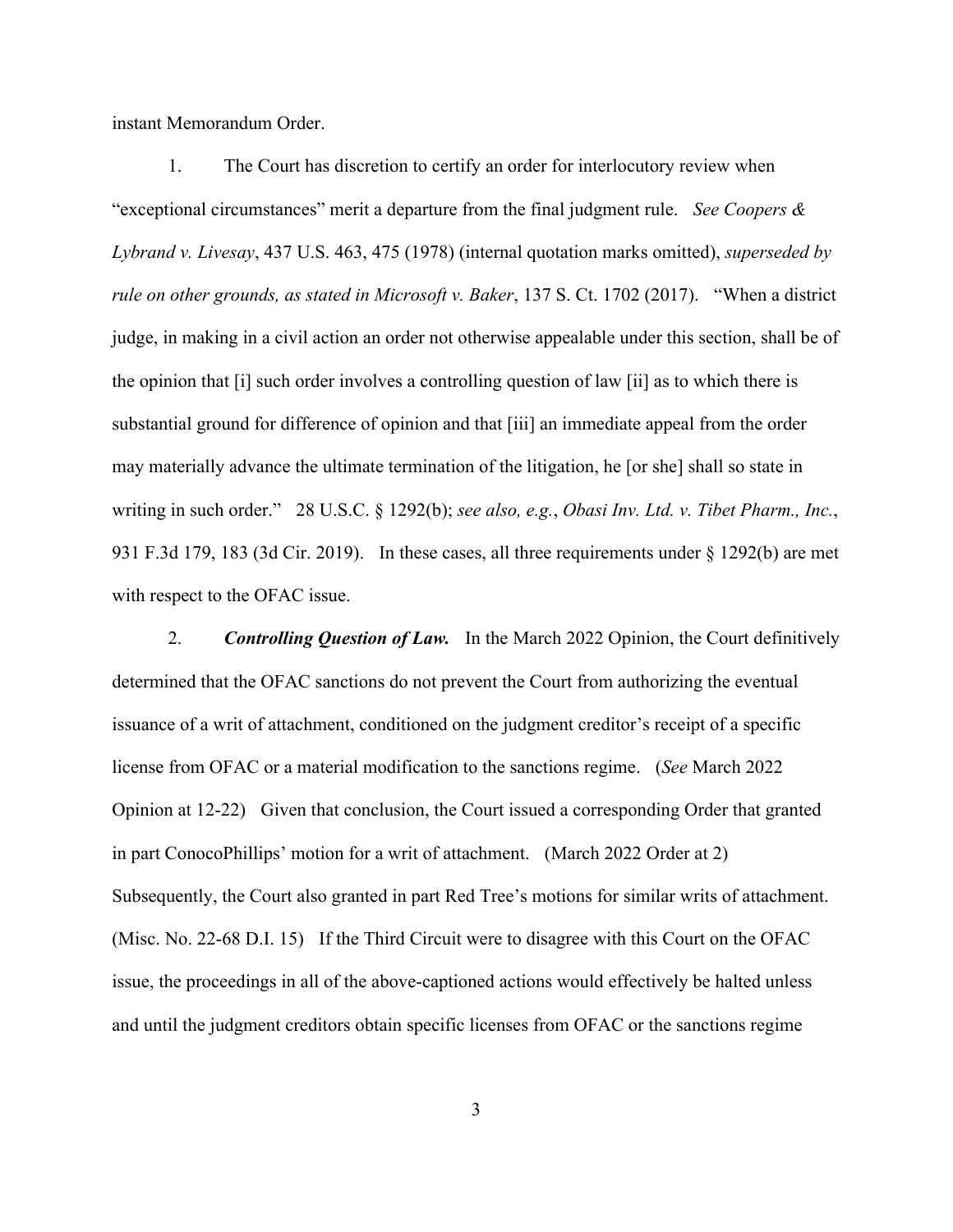materially changes. *See, e.g.*, *Crystallex Int'l Corp. v. Bolivarian Republic of Venezuela*, 2022 WL 611586, at \*19 (D. Del. Mar. 2, 2022) (noting that Court of Appeals' disagreement could "prevent this Court from undertaking . . . costly, unnecessary, and legally invalid" steps in litigation). Moreover, if the Third Circuit disagrees with this Court, then the Third Circuit would likely vacate this Court's partial grant of ConocoPhillips' and Red Tree's motions for a writ of attachment. Thus, the March 2022 Order involves a controlling question of law.

3. *Substantial Ground for Difference of Opinion.* The Court "has done its best to evaluate the parties' competing arguments and to explain its reasoning for concluding that it has the authority, consistent with the sanctions," to authorize the eventual issuance of a writ of attachment. *Crystallex*, 2022 WL 611586, at \*19. As the Court already explained, it "has spent a great deal of time over the past year analyzing the sanctions regime," and it "is confident it has reached the best decisions it possibly can." (March 2022 Opinion at 26) At the same time, the Court recognizes that PDVSA has presented coherent and reasonable arguments supporting its interpretation of the OFAC sanctions. In particular, PDVSA's arguments focus on the plain text of the relevant Executive Orders and OFAC regulations. (*See, e.g.*, Misc. No. 19-342 D.I. 33, 36; Misc. No. 22-68 D.I. 10 at 6-11) While the Court disagrees with PDVSA, PDVSA raises novel legal issues that have not been resolved by other courts. Accordingly, the Court concludes that there is substantial ground for difference of opinion regarding the OFAC issue. (*See* March 2022 Opinion at 26) (recognizing that "there is substantial ground for difference of opinion on how the sanctions apply to these cases")

4. *Material Advancement of the Litigation's Ultimate Termination.* "The requirement that an appeal may materially advance the ultimate termination of the litigation is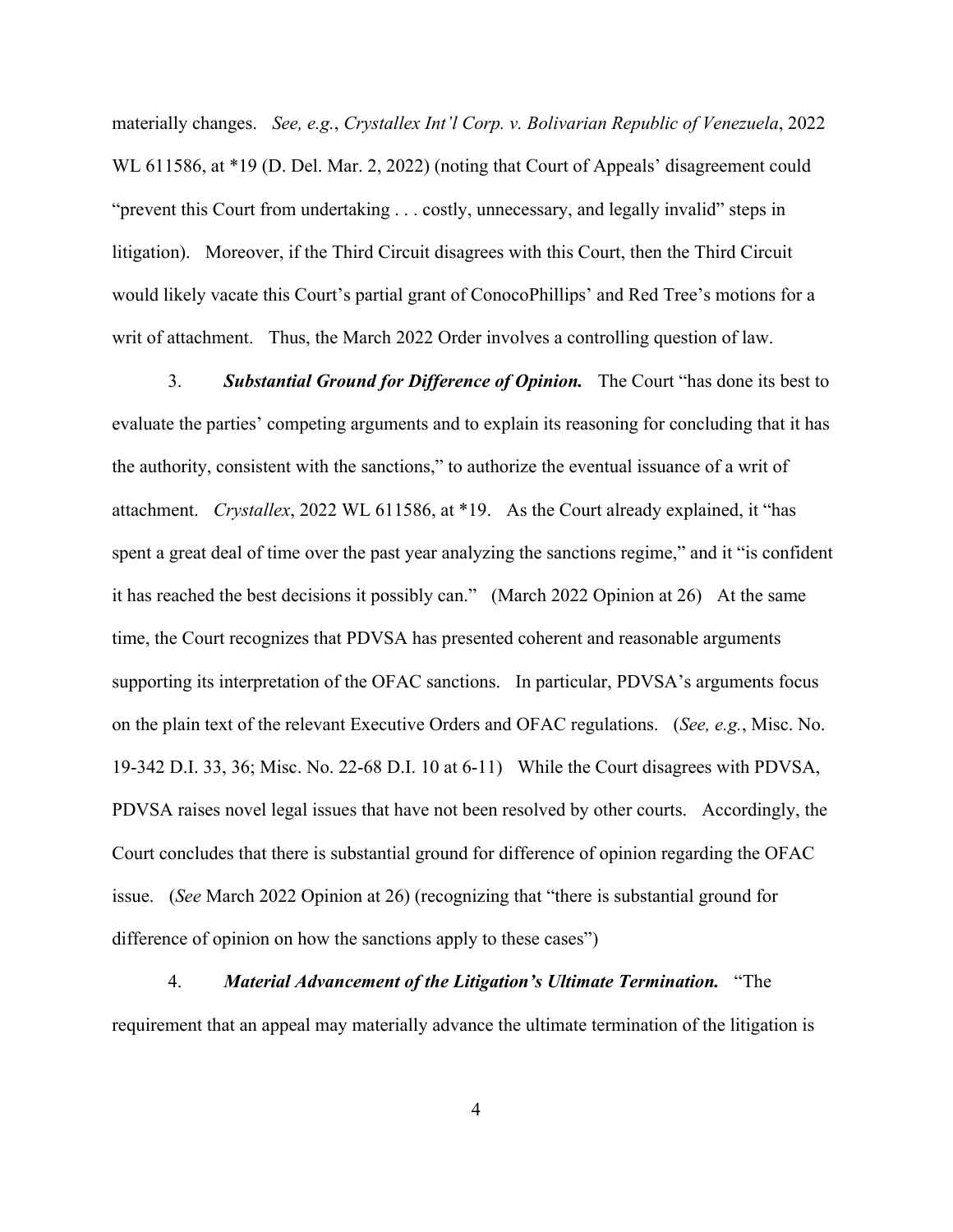closely tied to the requirement that the order involve a controlling question of law." 16 Wright & Miller, *Federal Practice and Procedure* § 3930 (3d ed. Apr. 2022 Update). As the Court explained above for the first factor, the Third Circuit's vacatur or reversal of the March 2022 Order might completely stop this litigation from proceeding in this Court (at least for now). Conversely, if the Third Circuit agrees with this Court, "the Court of Appeals could provide greater comfort" in the legitimacy of these proceedings and would help to push them toward their conclusion. *Crystallex*, 2022 WL 611586, at \*19. Thus, the Court concludes that interlocutory appeals would materially advance the ultimate termination of this litigation.

5. *Exceptional Circumstances.* As PDVSA observes, the OFAC issue implicates "significant U.S. foreign policy considerations" that "permeate" these cases and will permeate any future cases brought by any other judgment creditors of PDVSA and/or the Republic. (Misc. No. 19-290 D.I. 111 at 6) These exceptional circumstances make interlocutory review particularly appropriate here. *See Crystallex Int'l Corp. v. Petróleos de Venezuela, S.A.*, 2016 WL 7440471, at  $*2$  (D. Del. Dec. 27, 2016) (explaining that interlocutory appeal was warranted because "international comity is implicated" and "enormous sums of money are at stake").

6. *Arguments Against Certification of the OFAC Issue.* ConocoPhillips opposes certification of interlocutory appeals because, in its view, the "OFAC issues . . . fail to meet the criteria for certification . . . under 28 U.S.C. § 1292(b)." (Misc. No. 19-290 D.I. 111 at 2) For the reasons explained above, the Court disagrees. ACL suggests that interlocutory appeals would be "unwarranted" because "there could be a question of this Court's jurisdiction." (*Id.* at 3) The Court does not believe that any jurisdictional problem would preclude the Third Circuit's review. (*See* March 2022 Opinion at 12 n.9)

5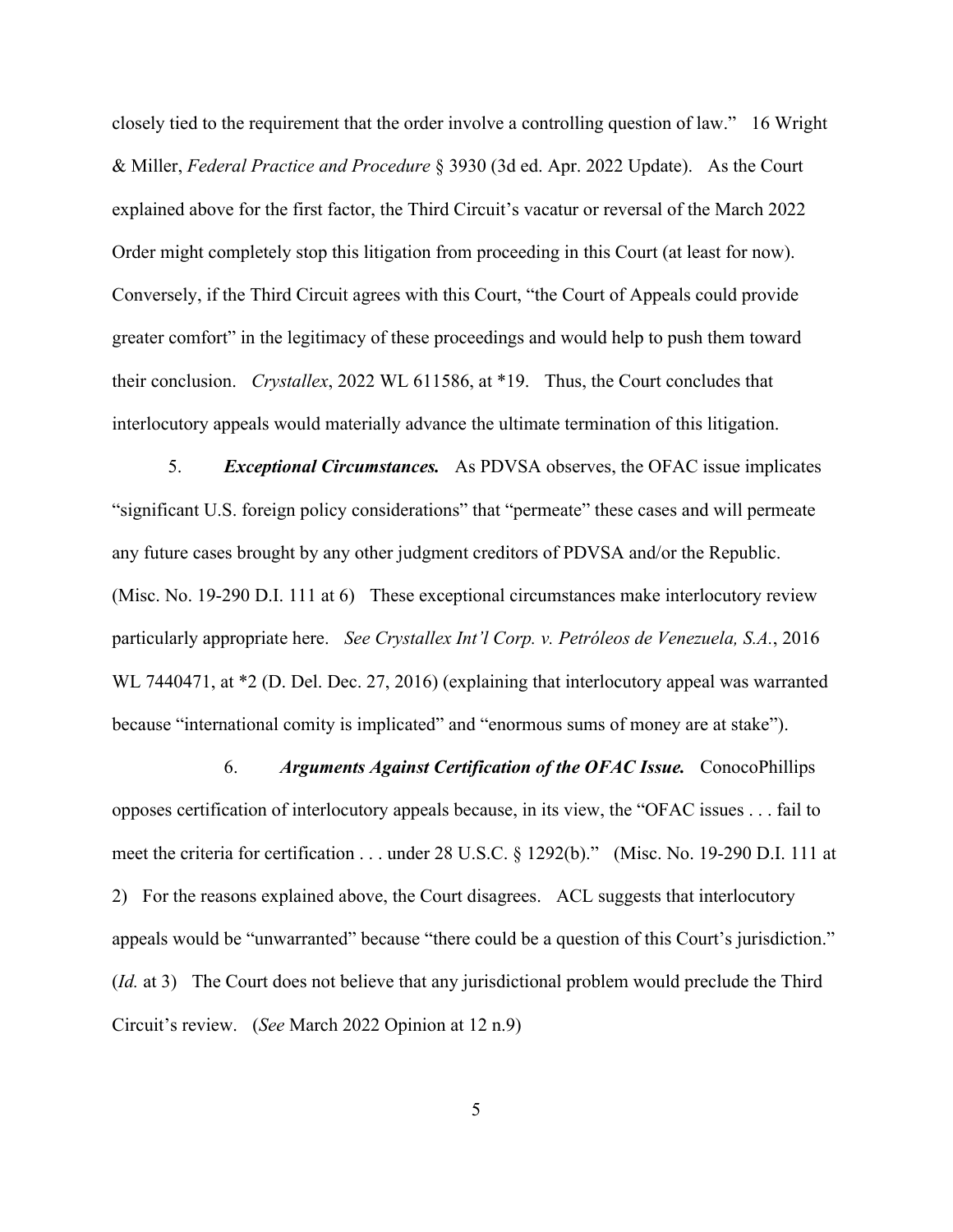7. *Parties' Additional Requests.* In the joint status report, the parties provide some additional suggestions about how these cases should now proceed. The Court will adopt some, but not all, of those suggestions.

a. OIEG states that if any interlocutory appeal should occur, there should be "no stay of the OIEG proceedings." (Misc. No. 19-290 D.I. 111 at 2; *see also id.* at 17 ("OIEG respectfully requests that this Court act swiftly to permit OIEG the opportunity to advance its own attachment proceeding to make the eventual sale more efficient and value-maximizing for all parties involved.")) Generally, the Court agrees with OIEG that, to the extent possible, the proceedings in these cases should continue to move forward. *See, e.g.*, *Crystallex*, 2022 WL 611586, at \*20 ("During such [interlocutory] appeal, the proceedings in this Court . . . would not be stayed."). Any disputes about the progression of these cases will be resolved at the appropriate time.

b. Huntington Ingalls supports certification, "but *only after* granting Huntington Ingalls' motion for a conditional writ of attachment," which would first require the Court to make factual findings regarding PDVSA's alter ego status. (*See* Misc. No. 19-290 D.I. 111 at 3) Similarly, OIEG and ACL ask the Court to make factual findings on PDVSA's alter ego status and to grant their motions for conditional writs of attachment. (*Id.* at  $7, 15$ <sup>3</sup> The

 $3$  The work completed in connection with the April 30, 2021 hearing will not go to waste; that work will be evaluated, to the extent necessary, when the Court decides the judgment creditors' pending motions. The Court is not persuaded that postponing further assessment of the alter ego question is prejudicial (*see, e.g.*, Misc. No. 19-290 D.I. 111 at 12), in part because no judgment creditor can obtain priority in the PDVH Shares unless and until it obtains a specific license from OFAC or the sanctions regime materially changes. Additionally, certain creditors' concerns that these cases would need to be reassigned to a new judge (*see, e.g.*, *id.* at 9) are addressed by the fact that the undersigned Judge has been designated to remain assigned to these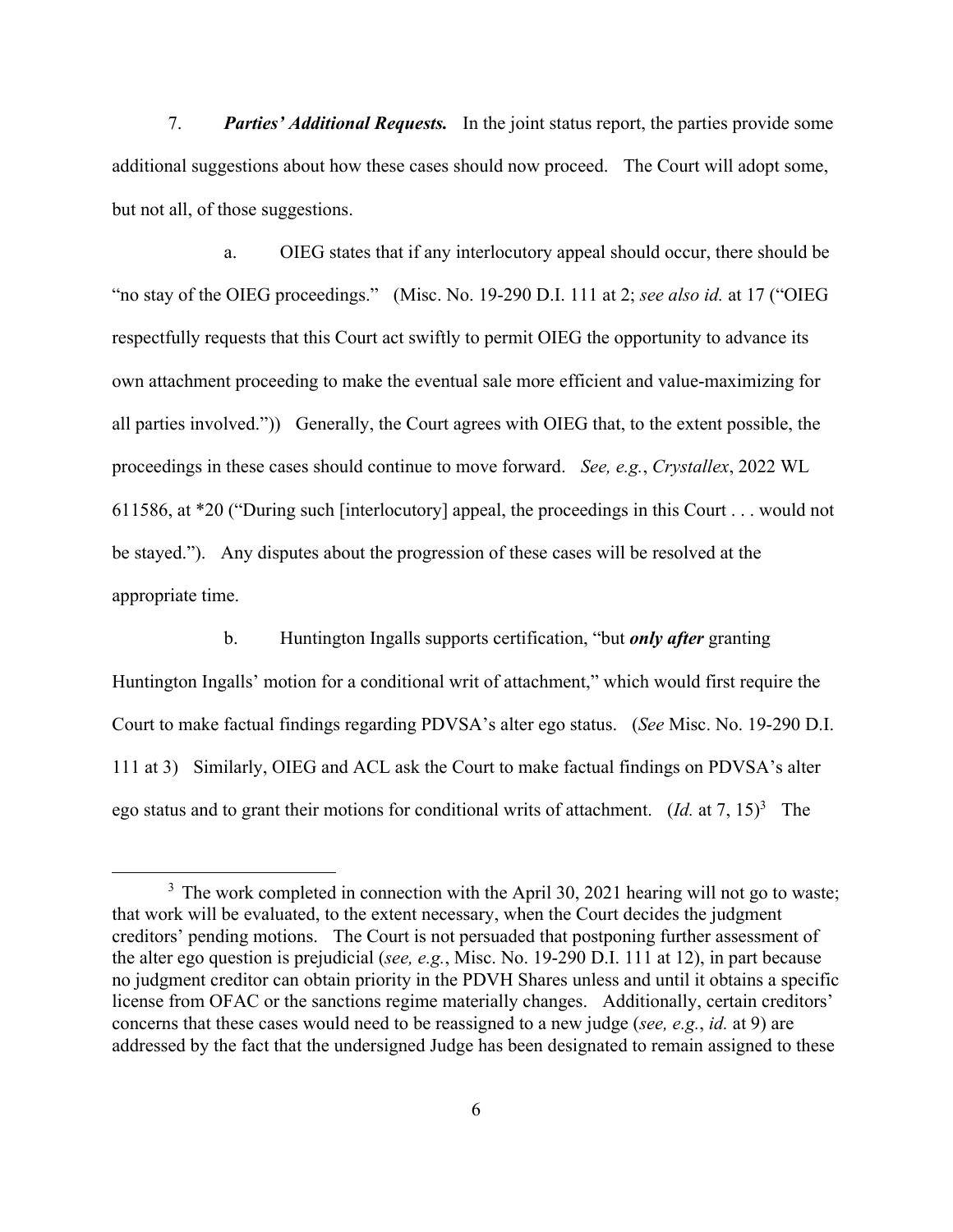Court has already explained, however, that it is not prepared to make any factual findings regarding PDVSA's alter ego status at this juncture. (*See* March 2022 Opinion at 26-27) Moreover, because, as explained below, the Court is certifying the "pertinent time" issue for interlocutory review, the issuance of factual findings at this time would be inefficient. As PDVSA explains, "it would be a waste of judicial resources to adjudicate the alter ego issue prior to the resolution of the interlocutory appeals, when resolution of the appeals may obviate the need for, or preclude resolution of, the alter ego issue and where the alter ego issue will need to be revisited at a later date in any event." (Misc. No. 19-290 D.I. 111 at 17) In light of the potential interlocutory appeals, PDVSA suggests that it would be appropriate to hold the motions for writs of attachment in abeyance. (*See id.* at 17) That is how the Court will proceed.4

c. PDVSA asks the Court to certify two other issues for interlocutory review: (i) whether Executive Orders and OFAC regulations bar judgment creditors of PDVSA and/or the Republic from registering their judgments in this Court under 28 U.S.C. § 1963, and (ii) whether the motions for writs of attachment presented in these cases are ripe for adjudication under Article III of the U.S. Constitution. (Misc. No. 19-290 D.I. 111 at 4) The Court is not persuaded that there is a substantial ground for difference of opinion on these issues. Accordingly, the Court declines to frame these issues for interlocutory review.<sup>5</sup>

(and related) cases.

<sup>&</sup>lt;sup>4</sup> For the time being, the motions for conditional writs of attachment will remain pending. Although the Court previously raised the possibility of denying those motions without prejudice (*see* March 2022 Opinion at 27), at this point the Court will not do so, in order to avoid any unintended prejudice.

<sup>5</sup> The Court has reviewed PDVSA's notice of supplemental authority (*see generally*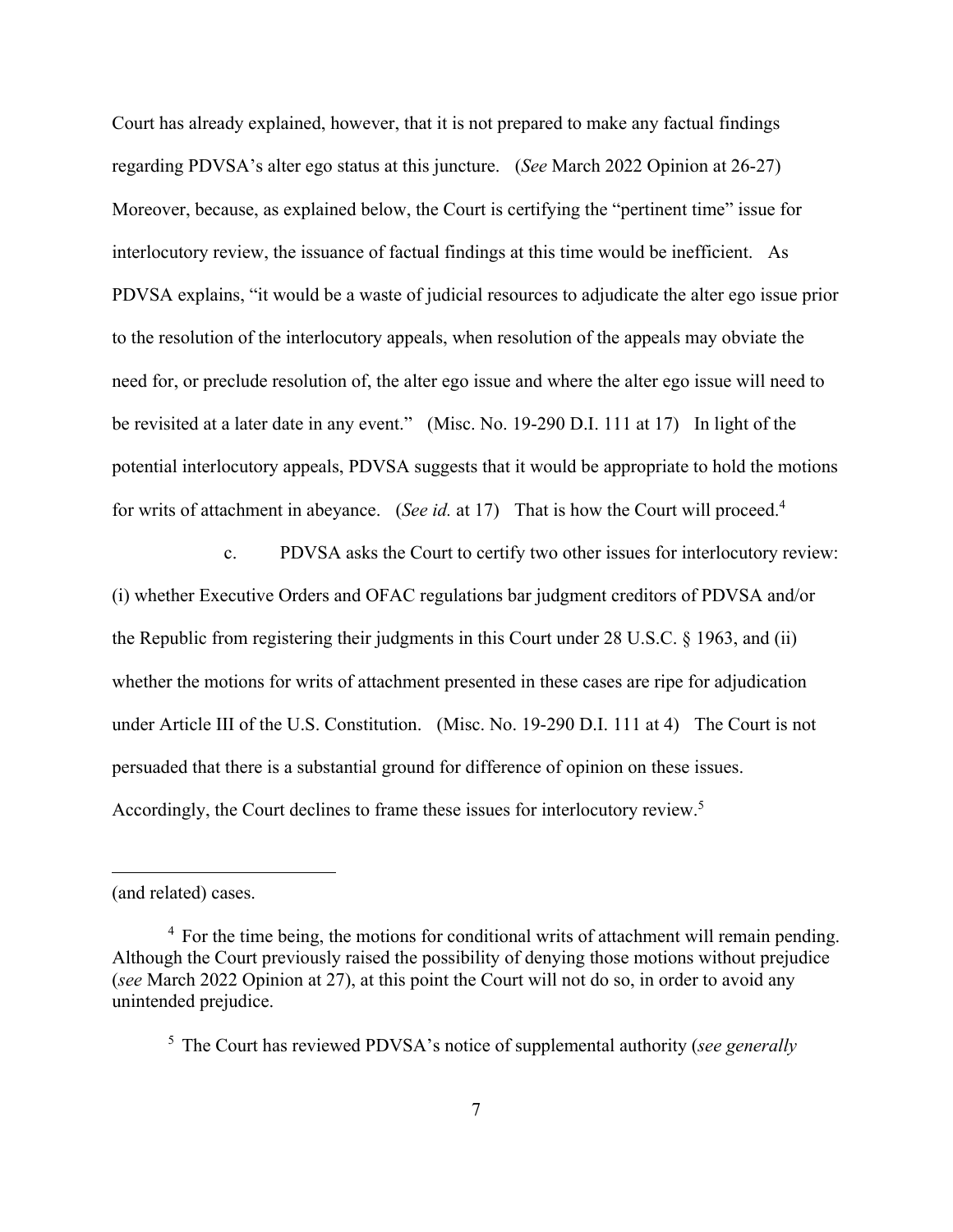8. *Pertinent Time Issue.* OIEG requests that if the Court is not granting its motion (as the Court currently is not), then as an alternative, the Court should certify an interlocutory appeal regarding the "pertinent time" for determining whether PDVSA is the Republic's alter ego. (*Id.* at 7, 11) Huntington Ingalls asks the Court to do the same. (*Id.* at 15) The Court grants these requests. The pertinent time issue presents a controlling question of law. If the Third Circuit disagrees with this Court and holds that the pertinent time for the alter ego analysis is the time of the injury that gave rise to the underlying judgment, the Court would no longer need to decide whether it must limit its view of the evidence to that involving the administration of Interim President Guaidó. (*See, e.g.*, Misc. No. 19-290 D.I. 65 at 9-20) Given the lack of precedent and the significant arguments on both sides, there is substantial ground for difference of opinion on the pertinent time issue. The Third Circuit's input at this stage would help facilitate the ultimate termination of this litigation as the Court would know, with confidence, whether it needs to evaluate the alter ego question again and again (in several of the abovecaptioned cases and in other related pending and future cases). Lastly, the foreign policy considerations and large amounts of money at stake in these cases present exceptional circumstances that make interlocutory review of the pertinent time issue especially appropriate.

9. *Conclusion.* For the foregoing reasons, the Court certifies the following questions for interlocutory review:

Misc. No. 19-290 D.I. 112 (citing *Cassirer v. Thyssen-Bornemisza Collection Foundation*, No. 20-1566, 2022 WL 1177497 (U.S. Apr. 21, 2022)), which does not alter the Court's conclusion about which issues are suitable for interlocutory review.